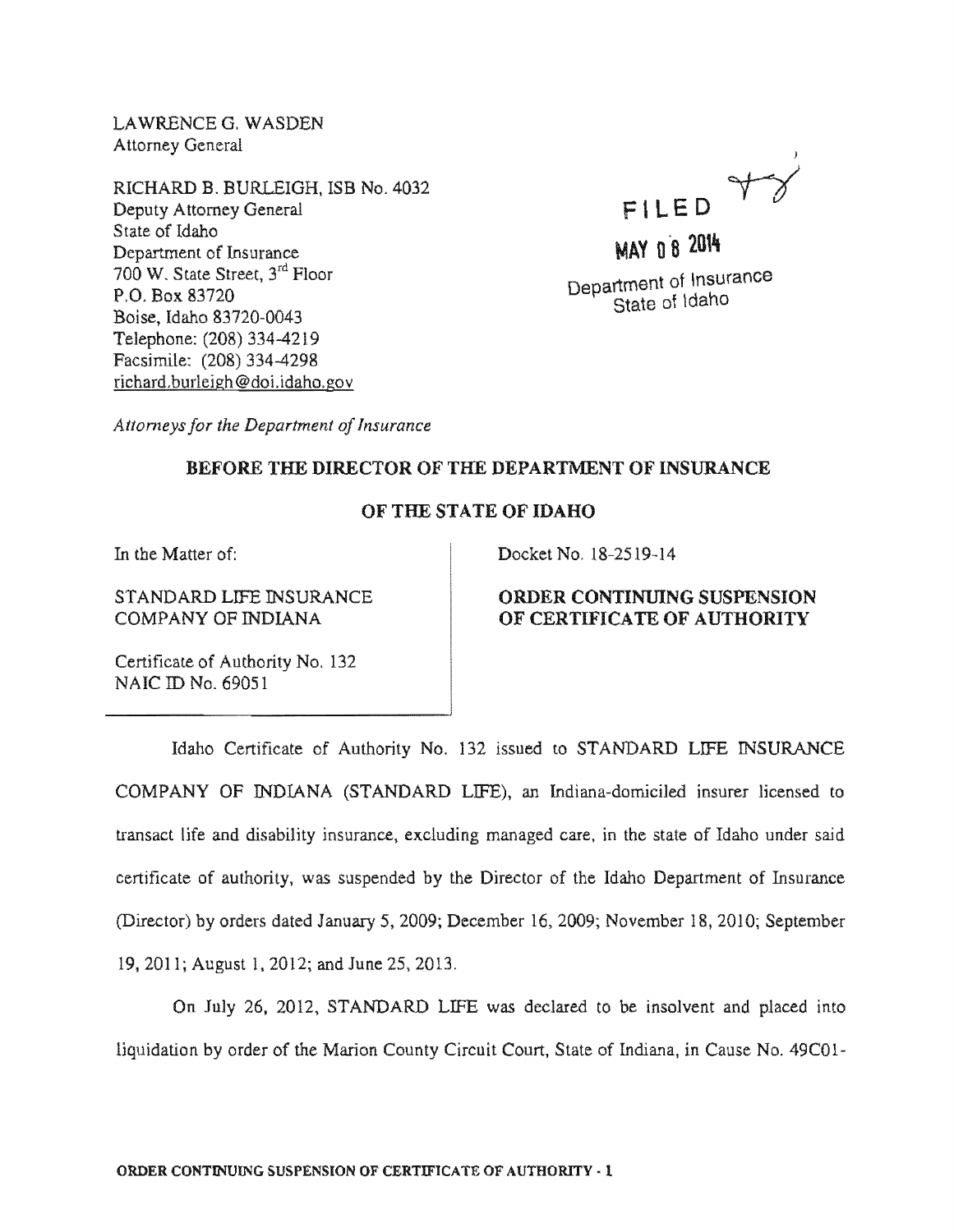0812-MI-057122, based on the petition of the Commissioner of the Department of Insurance of the State of

The Director having reviewed the foregoing and the requirements of Idaho Code  $\S$  41-327, and good cause appearing therefor,

NOW, THEREFORE, IT IS HEREBY ORDERED, pursuant to Idaho Code § 41-327(3), that Certificate of Authority No. 132 issued to STANDARD LIFE be CONTINUED IN SUSPENSION, effective immediately, for a period of one  $(1)$  year from the date of this order. The Director may terminate the suspension sooner if the cause for said suspension is corrected and STANDARD LIFE is otherwise in compliance with title 41, Idaho Code.

IT IS FURTHER ORDERED that STANDARD LIFE shall comply with the ements of Idaho Code § 41-329, including § 41-329(2), which provides: "During the suspension period the insurer shall not solicit or write any new business in this annual statement, pay fees, licenses, and taxes as required under this code, and may already in force in this state, as if the certificate of authority had continued in force."

IT IS FURTHER ORDERED, pursuant to Idaho Code § 41-330(1), that, within four (4) days after notice of this suspension is provided, STANDARD LIFE shall notify, by any available means, every person authorized to write business in the state of Idaho by said insurance company, to immediately cease to write any further insurance business for STANDARD LIFE in Idaho, unless STANDARD LIFE has already taken such action pursuant to prior order of the Director.

IT IS FURTHER ORDERED that, within sixty (60) days of the date of this order, STANDARD LIFE shall file with the Director a complete listing of its policies owned by or issued to residents of the state of Idaho. Such list shall include the name and address of each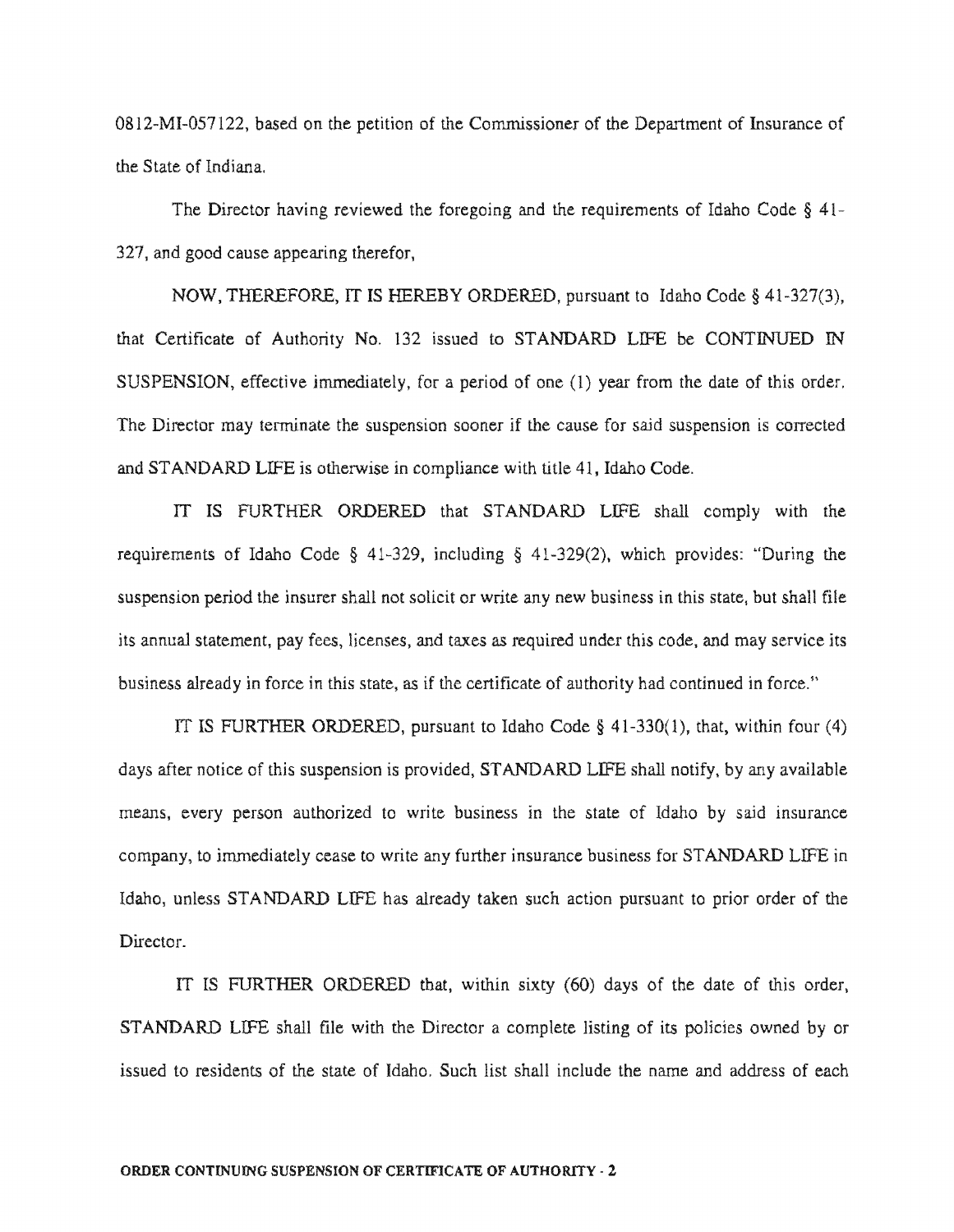policyholder and insured, policy type, face amount, and cash surrender value of the policy, as applicable.

DATED this  $\overline{\bigoplus_{\text{day of May, 2014}}$ .

STATE OF IDAHO DEPARTMENT OF INSURANCE

lean/eal Director

## **NOTIFICATION OF RIGHTS**

This is a final order of the Director. Any party may file a motion for reconsideration of this final order within fourteen (14) days of the service date of this order. The agency will dispose of the petition for reconsideration within twenty-one (21) days of its receipt, or the petition will be considered denied by operation of law. *See* Idaho Code § 67-5246(4).

Pursuant to Idaho Code §§ 67-5270 and 67-5272, any party aggrieved by this final order or orders previously issued in this case may appeal this final order and all previously issued orders in this case to district court by filing a petition in the district court of the county in which:

- 1. A hearing was held,
- ii. The final agency action was taken,
- iii. The party seeking review of the order resides, or operates its principal place of business in Idaho, or
- iv. The real property or personal property that was the subject of the agency action is located.

An appeal must be filed within twenty-eight (28) days of (a) the service date of this final order, (b) an order denying petition for reconsideration, or (c) the failure within twenty-one (21)